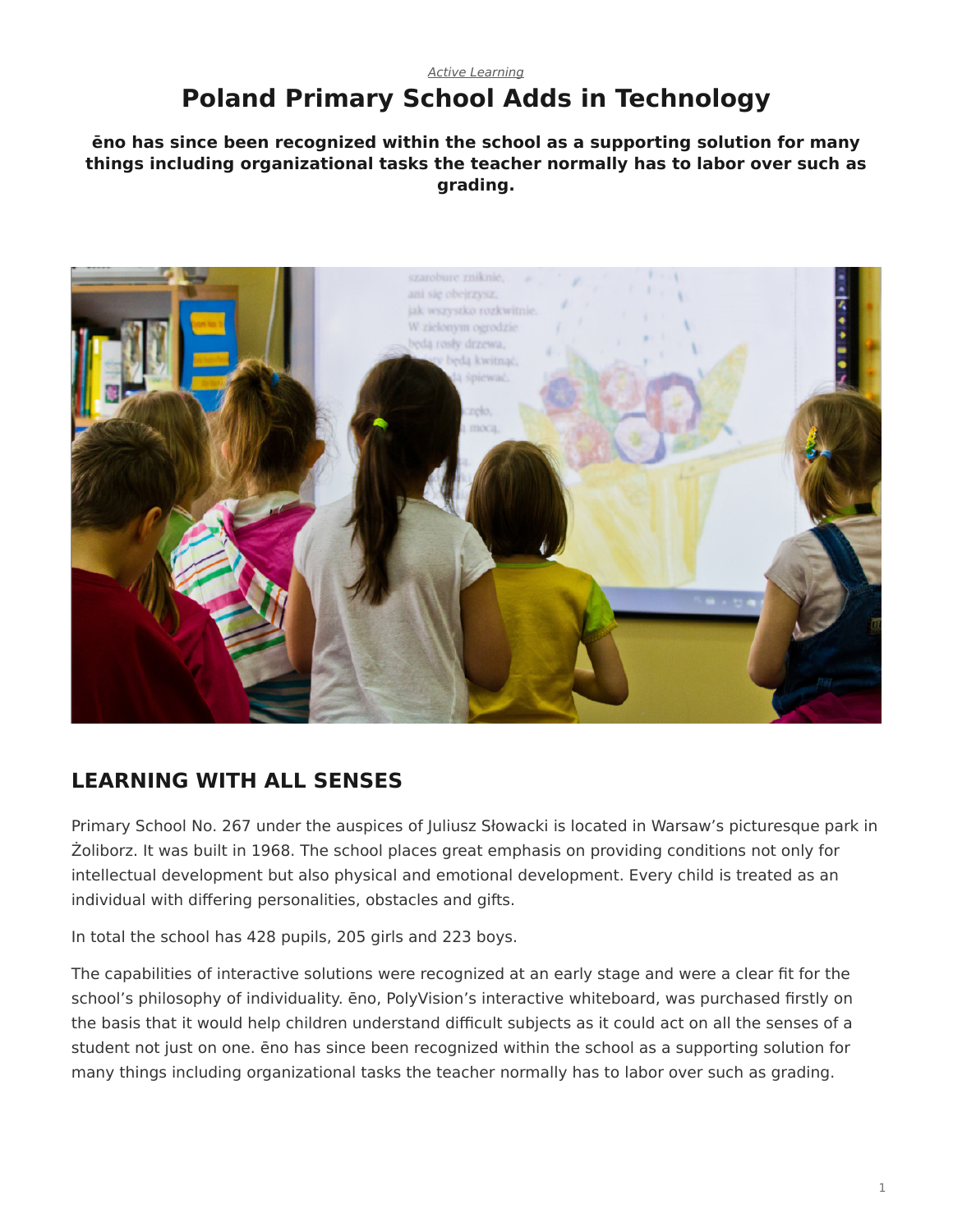The school is currently building on the number of classrooms equipped with interactive technology. Currently, in order to maximize its benefits and give every student and teacher a chance to use the technology, a class sharing rota has been established.

## **THE CHALLENGE**

With 428 students within a school, it is imperative to continually experiment with new ways of teaching and learning. The school wanted to explore what added values education technology solutions could offer without compromising on the cultivation of tradition, that the school has become known for.

The school also wanted to stay aligned with its mission; to teach and recognize each child as an individual and support the growth of the child in all areas not just intellect. Interactive solutions was one method that could complement and drive forward this mission.

# **THE SOLUTION**

"The most remarkable benefit from a teacher's perspective is time. He/she no longer has to scan worksheets or books and clumsily place them on an old heavy projector. Now teachers simply use whatever software they like on ēno.

Bordboek Plus, published by Van In is the most popular software we use on the interactive board. It's crazy to think back on how each child would get lost about what page the teacher is on or what sum is being devised. All they now have to simply do is look at the interactive board and follow along with their own work book or better still interact with the board themselves," commented Jos Jans.

## **THE BENEFIT**

Since PolyVision technology was implemented the use of ebooks in lessons has greatly increased. The most popular ebooks used for 1st grade include NOWA ERA and JUKA. For 4th-6th Grade WSIP and GWO are regularly showcased. This refreshed approach by teachers to lesson planning has had a great effect on the attention span of each student.

Although not all the teachers at this school are fluent in using interactive technology there is a great will to learn. This is a reflection on the importance educators place on technology in the classroom.

"We are on route to being a futuristic school; one that is open to new technologies and new ways of learning. PolyVision solutions have helped us get on this path. We will continue to embrace these solutions and integrate them with our long standing heritage and tradition," commented Marek Zakrzewski M.Sc., Director of School No 267.

## **PRIMARY SCHOOL NB 267**

Warsaw, Poland